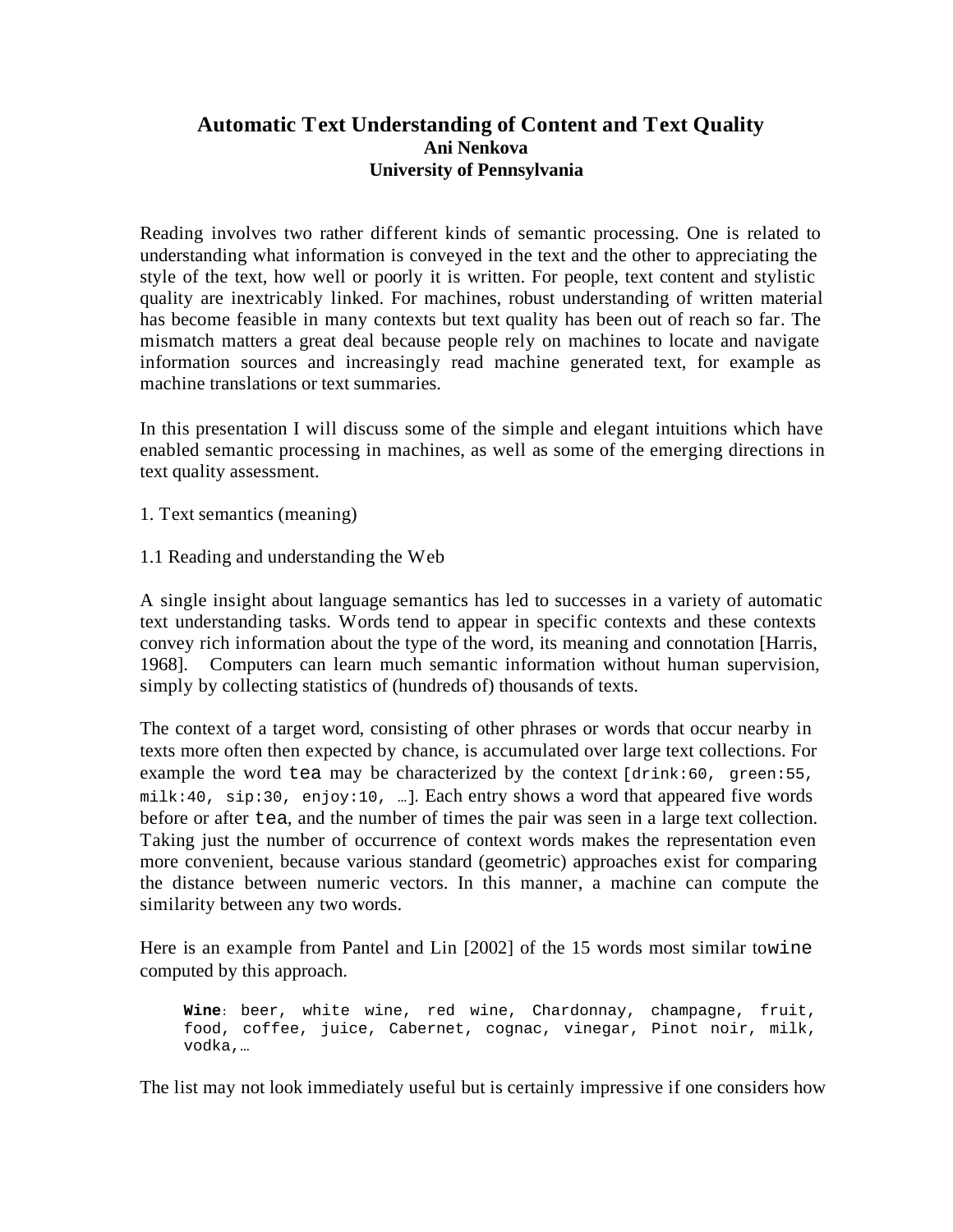little similarity there is in the sequence of letters wine, beer, Chardonnay.

Building upon these representations, it has become possible to automatically discover words with multiple senses by clustering words similar to them  $\beta$ lant: (plant, factory, facility, refinery) (shrub, ground cover, perennial, bulb)), find synonyms and antonyms. To aid analysis of customer reviews, researchers at Google developed a large lexicon of almost 200,000 positive and negative words and phrases, identified through their similarity to a handful of predefined positive or negative words such as excellent, amazing, bad, horrible. Among the positive phrases in the automatically constructed lexicon were cute, fabulous, top of the line, melt in your mouth; negative examples included subpar, crappy, out of touch, sick to my stomach [Velikovich et al, 2010].

Another line of research in semantic processing exploits the stable meaning of some contexts. For example patterns like  $X$  such as Y", if occurring often in texts, is very likely an indicator that Y is a kind of X, i.e. "Red wines such as Cabernet and Pinot noir…". Similarly a phrase like "The mayor of X" is a good indicator that X is a city. NELL (Never Ending Language Learning, [http://rtw.ml.cmu.edu/rtw/\)](http://rtw.ml.cmu.edu/rtw/)) is a system that constantly learns unary and binary predicates, corresponding to categories and relations such as isCity(Philadelphia) and playsInstrument(George\_Harrison, guitar). The learning of each type of fact starts with minimal supervision in the form of several examples of category instances or entities between which a relation holds, given by the researchers. Then the system starts an infinite loop in which it finds web pages that contain the examples, finds phrase patterns that typically occur with the examples, selects the best patterns which indicate the predicate with high probability, then applies the patterns to new texts to discover more instances for which the predicate is true. Different flavors of this approach to machine understanding have been developed to help search and question answering [Etzioni et al, 2008, Pasca et al 2006].

## 1.2 Reading and understanding a text

In the semantic processing I have discussed so far, the computer reads numerous textual documents with the objective to learn representations of words, come up with lexicon of phrases with positive or negative connotation, or learn category instances and relations. A more difficult task for a computer is to understand a specific text.

Much traditional research related to computer processing of a single text has relied on supervised techniques. Researchers invested effort to prepare collections in which human annotators marked positive and negative examples of a semantic distinction of interest. For example they could mark the different senses of a word, the part of speech of words, or would mark that Roger Federer is a person, Bulgaria is a country. Then features describing the context of the categories of interest would be extracted from the text, and a statistical classifier would use the positive and negative examples to combine the features and predict the same type of information on unseen text. More recently it has become clear that the unsupervised approach in which computers accumulate knowledge/statistics from large amounts and text and the supervised approach can be combined effectively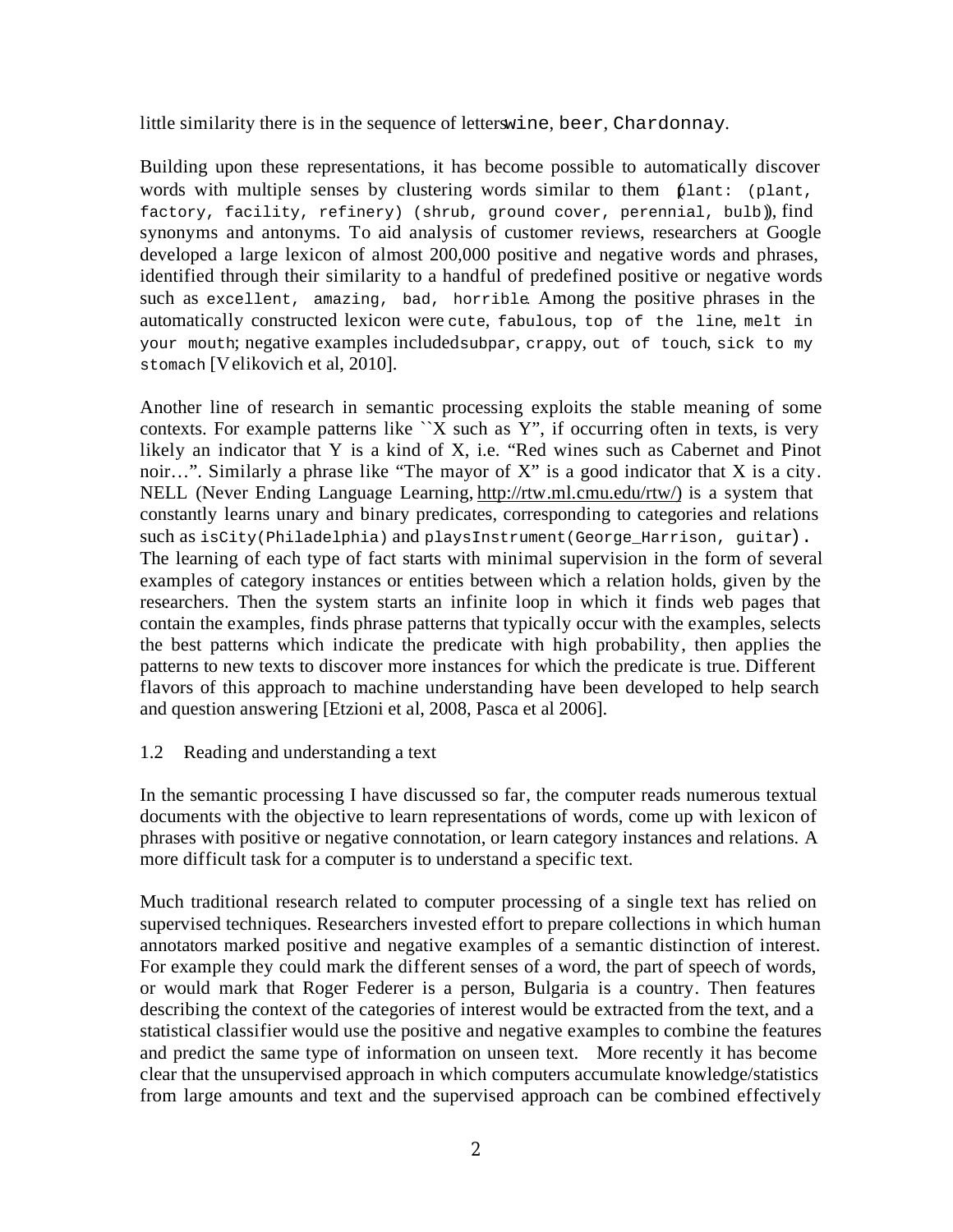and result in better systems for semantic processing.

When reading a specific text, computers also need to resolve what entity in the document are referred to by pronouns such as "he/his", "she/her", "it/its". Systems are far from perfect but are getting better at this task. Usually pronouns appear in the text nearby noun phrases, i.e. "The *professor* prepared *his* lecture" but in other situations gender and number information is necessary to correctly resolve the pronoun, as in "*John* told Mary *he* had booked the trip". Machines can rather accurately learn the likely gender of names and nouns, again by reading large volumes of text, and collecting statistics of cooccurrence. Statistics about the co-occurrence of a pronoun of a given gender and the immediately preceding noun or honorifics and names (Mr. John Black, Mrs. Mary White), collected over thousands of documents, give surprisingly good guesses about the likely gender of nouns [Bergsma, 2005].

## 2. Text quality (style)

Automatic assessment of text quality, or style, is a far more difficult task compared to acquisition of semantics, or at least considerably less researched. Much of the effort in my lab has been focused on developing models of text quality. I will discuss two successful endeavors: prediction of general and specific sentences and automatic assessment of sentence fluency in machine translation and summary coherence in text summarization.

A well-written text contains a balanced mix of general overview statements and specific detailed sentences. If a text contains too many general sentences it will be perceived as insufficiently informative, and too much specificity can be confusing for the reader.

To train a classifier, we exploit a resource of 1 million words of Wall Street Journal text with discourse annotations [Louis and Nenkova, 2011]. The discourse annotations, among other things, specify the way in which two adjacent sentences in the text are related. There could be an implicit comparison between two statements (John is always punctual. Mary often arrives late.), or a contingency (causal) relation (I hurt my foot. I cannot go dancing tonight.), or temporal relations.

One of the discourse relations annotated in the corpus is instantiation. It holds between two adjacent sentences where the second gives a specific example of information mentioned in the first, as in "He is very smart. He solved the problem in five minutes". We considered that the first sentence is general while the second is specific in all instances of instantiation relation. We computed a number of features which according to our intuition would distinguish between the two categories. We expected that the presence of opinion or evaluative statements would characterize the general sentences, as well as unusual use of language that would later be interpreted or clarified in a specific sentence. Among the features were

- § the length of the sentence
- § the number of opinion or subjective words, derived from an existing dictionaries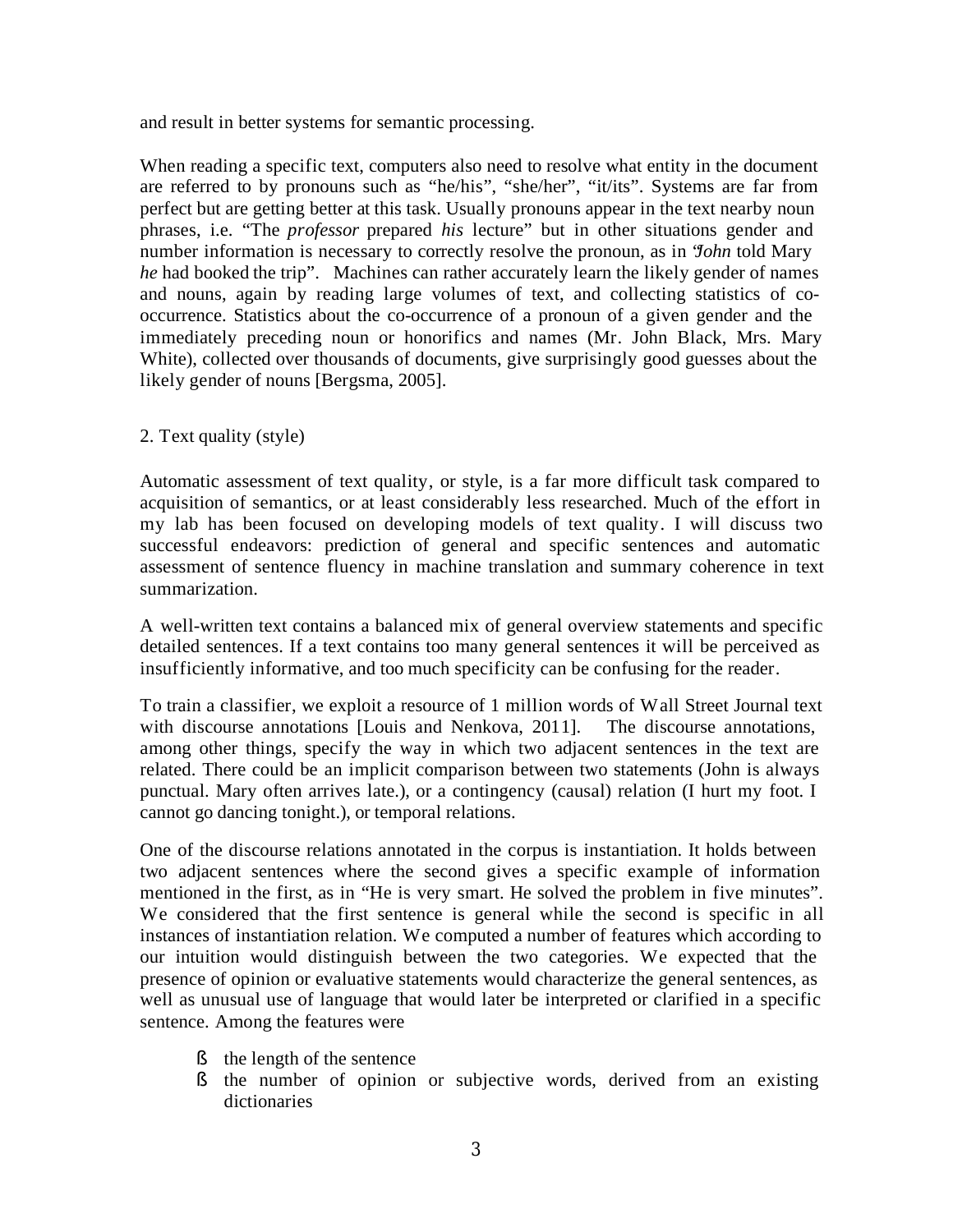- § the specificity of words in the sentences, derived from corpus statistics as the fraction of documents in a one year of New York Times articles that contain the word. The fewer documents contain the word, the more specific it is.
- § mentions of numbers and people, companies and geographical locations; such mentions are detected automatically.
- § syntactic features related to adjectives, adverbs, verbs and prepositions
- § probabilities of sequences of one, two or three consecutive words computed over one year of New York Times articles.

A logistic regression classifier, trained on around 2,800 examples of general and specific sentences from instantiation relations, learned to predict the distinction incredibly well. On a completely independent set of news articles, five different people were asked to mark each sentence as general or specific. For sentences in which all five annotators agreed about the class, the classifier can predict the correct class with 95% accuracy. For examples on which only four out of the five annotators agreed, the accuracy is 85%. For all examples, which included sentences for which people found it hard to classify in terms of general and specific, the accuracy of prediction was 75%. Moreover, the confidence of the classifier turned out to be highly correlated with annotator agreement, so it was possible to identify which sentences will not fit squarely into one of the classes. The degree of specificity of a sentence given by the classifier gives an accurate indication of how a sentence will be perceived by people.

Applying the general/specific classifier to samples of automatic and human summaries of clusters of news articles has demonstrated that machine summaries are overly specific and has indicated ways for improving system performance [Louis and Nenkova, 2011].

Word co-occurrence statistics and subjective language have also been successful in automatically distinguishing implicit comparison, contingency and temporal discourse relations [Pitler et al, 2009]. Identification of such relations is not only necessary for semantic processing of text, it is also required for robust assessment of text quality [Pitler and Nenkova, 2008]. Finally, statistics on types, length and distance between verb, noun and prepositional phrases, as well as probabilities of occurrence and co-occurrence of words are highly predictive of the perceived quality of summaries [Nenkova et al, 2010].

[Etzioni et al, 2008] Oren Etzioni, Michele Banko, Stephen Soderland, and Daniel S. Weld. 2008. Open information extraction from the web. *Commun. ACM* 51, 12 (December 2008), 68-74.

[Harris, 1968] Zelig S. Harris. *Mathematical Structures of Language*. Wiley, New York, 1968

[Louis and Nenkova, 2011a] Automatic identification of general and specific sentences by leveraging discourse annotations, In *Proceedings of the International Joint Conference in Natural Language Processing*, (to appear)

[Louis and Nenkova, 2011b] Annie Louis and Ani Nenkova. 2011. Text Specificity and Impact on Quality of News Summaries, In *Proceedings of the Workshop on Monolingual Text-To-Text Generation*, 34—42

<sup>[</sup>Bergsma, 2005] Shane Bergsma. 2005. Automatic Acquisition of Gender Information for Anaphora Resolution, *Proceedings of the 18th Conference of the Canadian Society for Computational Studies of Intelligence (Canadian AI'2005*), 342—353.